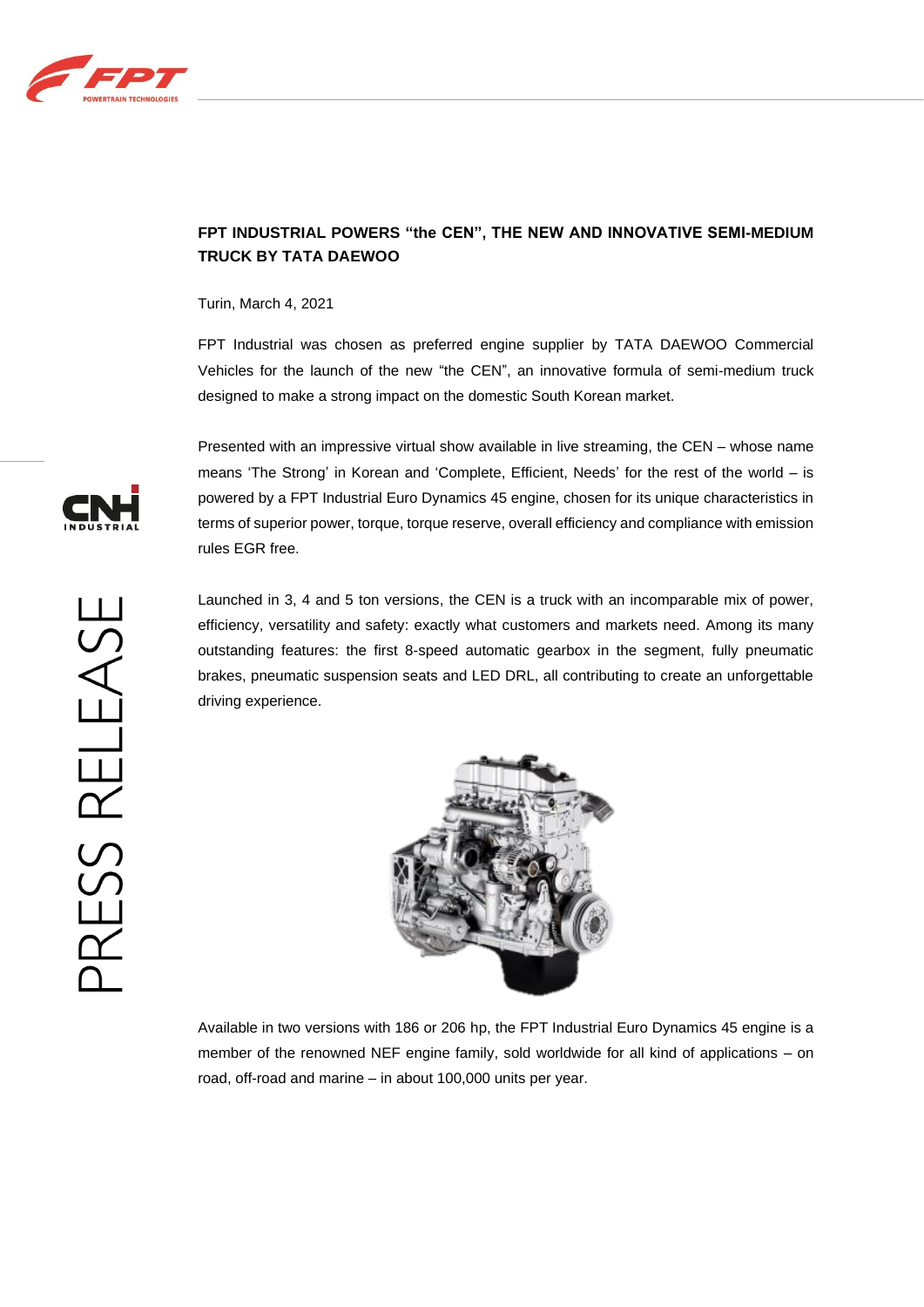

The ED 45 delivers up to 21% more power and torque up to 23% higher versus competition in South Korea. Its exclusive and patented HI-eSCR after-treatment-system EGR free, not only complies with the strictest emission rules, but also delivers a number of substantial benefits. Among them: better breathability – the engine breaths fresh air only, instead of very hot and dirty recirculated gas; optimized packaging and installation – being EGR free the cooling circuit is smaller and easier to accommodate; higher reliability – the whole cooling circuit operates at lower temperatures; up to 150,000 km DPF service intervals - thanks to passive regeneration.

*"FPT Industrial was both honored and proud to be part of this important product launch in South Korea,"* said **Alessandro Del Bue**, Key Account On-Road for FPT Industrial. *"The CEN will certainly be a strong point of reference for the whole of the South Korean transport industry and its indubitable success will further consolidate our position and boost our market share in the Country."*

For watching the video presenting the CEN, please connec[t this link.](https://www.youtube.com/watch?v=t9F70EIltn8)

## **Euro Dynamics 45 technical specifications for Tata Daewoo the CEN**

| No. of cylinders / valves     | 4 in line / 16           |
|-------------------------------|--------------------------|
| Injection system              | ECR                      |
| Turbocharger                  | WG                       |
| Displacement (litre)          | 4.5                      |
| Bore per stroke (mm)          | 104 x 132                |
| Max power [kw]                | 152 @ 2500rpm            |
| Max torque [nm]               | 750 @ 1400rpm            |
| Dry weight [kg]               | 400                      |
| Dimensions $[mm] - l / w / h$ | 851 / 713 / 900          |
| <b>ATS</b>                    | $DOC + pDPF + SCR + CUC$ |
| Certification                 | Euro VI C                |

*FPT Industrial is a brand of CNH Industrial, dedicated to the design, production and sale of powertrains for on and off-road vehicles, marine and power generation applications. The company employs more than 8,000 people worldwide, in ten manufacturing plants and seven R&D Centres. The FPT Industrial sales network consists of 73 dealers and over 800 service centres in almost 100 countries. A wide product offering, including six engine ranges from 42 hp up to 1,006 hp, transmissions with maximum torque of 200 Nm up to 500 Nm, front and rear axles from 2 to 32 ton GAW (Gross Axle Weight). FPT Industrial offers the most complete Natural Gas engines line-up*